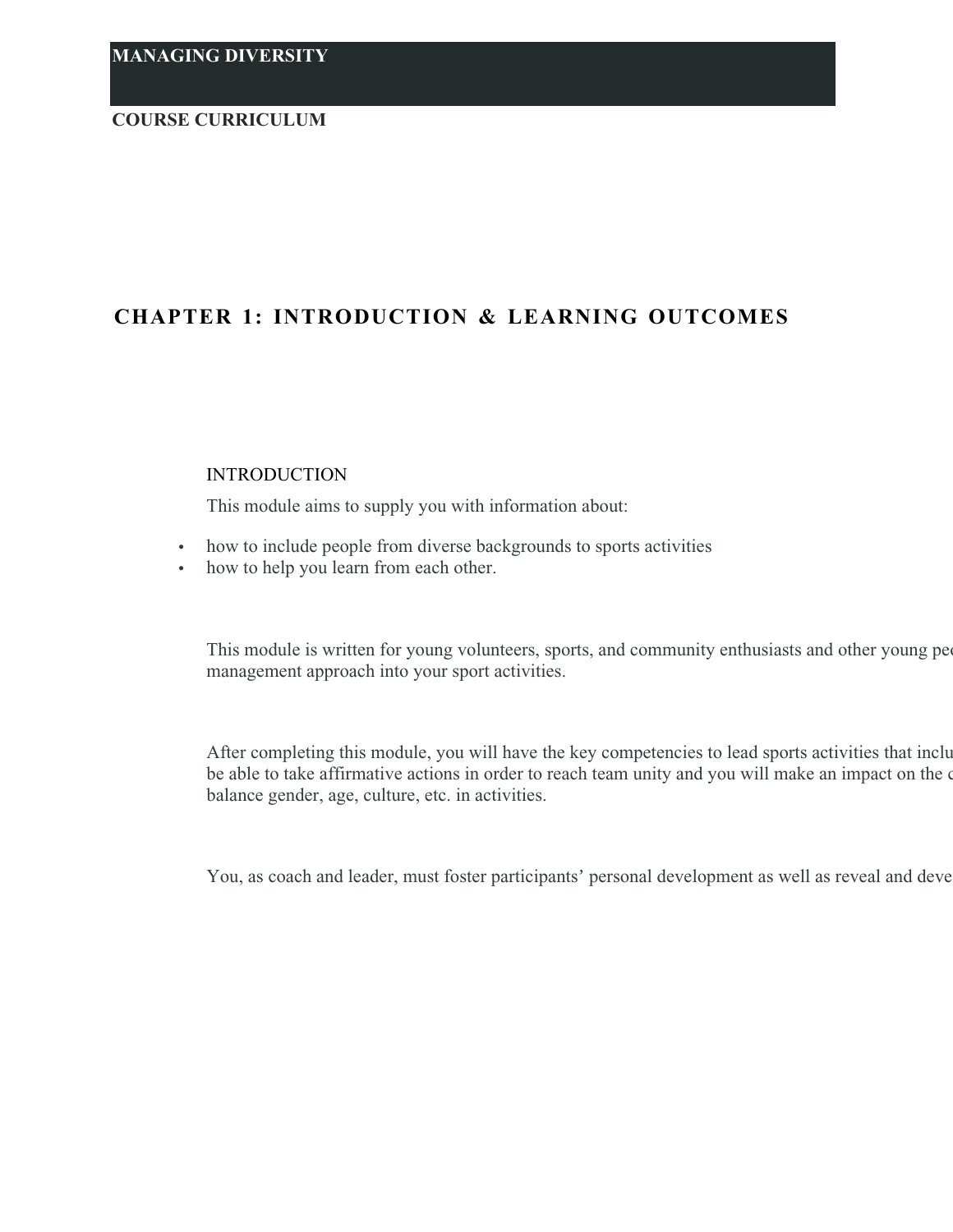# **CHAPTER 2: STRUCTURED CONTENT**

### NECESSARY COMPETENCIES

order to organize and run an activity that welcomes everyone and offers individuals and the group to the space to them. In this section, you can read about some of them. As you can read about some of them. As you can read read, you should relate the ideas to your situation on the ground – perhaps a classroom or practice y important competencies:

- Communication. Cooperative and conversational interaction is an integral part of the strategy to create ideas, their goals.
- **Community engagement.** As an activity organizer who demonstrates a commitment to inclusivity, opportunities to participate previously.
- **Person-first language.** You must always try to ensure that the participants and their similarities / commonly central and part of the spontal and part of the small and their similarities.
- **Positively acknowledge differences.** You must find ways to speak about and celebrate differences
- Forethought. It is your responsibility, before the practice begins, to review the location, the equipm disabilities; consider gender traditions; consider different levels of sport ability.
- **People management skills.** You must be able to cope with stress and frustration while also create a with people are important skills that are applicable in all areas of life.

Remember that as a coach and leader you have several tasks: you must foster participants' personal comfortable working together. To do these things in a diverse setting, you must strengthen competency

- **Team building**
- **Flexibility**
- **Networking**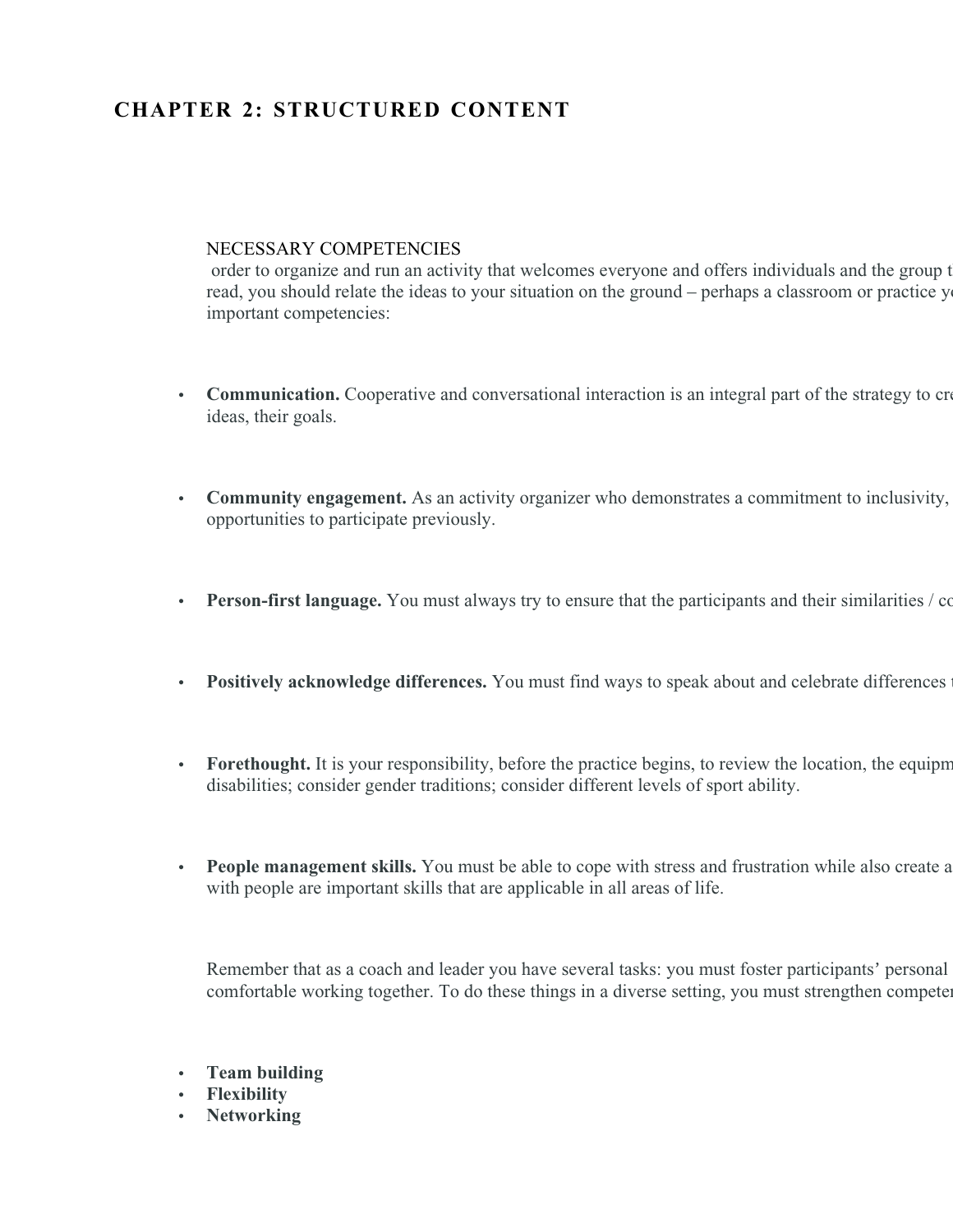- **Lead by example**
- **Innovation**
- **Cultural sensitivity and insight**
- **Creativity**
- **Decision-making**
- **Confidence building**

### DIVERSITY MANAGEMENT: PRACTICAL APPLICATIONS

A crucial part of managing diversity is the ability to learn, and then apply, specific knowledge and s successful sport activities.

### Attracting and including minority / underserved groups (gender, cultural, ethnic, sexual orien

Identifying the main barriers that keep certain groups away from attending activities is a good way t Advertising should be done in places where the readers or viewers are of diverse backgrounds. Mak help of those who face the same isolation issues could possibly bring more diverse public to sports a them the next time?

### **Tackling stereotypes**

Your positive role modelling is of utmost importance in tackling stereotypes on the team. Avoid a " during the sports activities. Plan for activities that are suitable for all and can include all types of bo vocalize.

# **Overcoming language barriers**

When some participants lack language skills of the host or majority community, it can cause discom

- o The "fail fast" technique: share a quick example of when you were vulnerable, and maybe failed b Who is vulnerable but brave now? How can the rest of us help?
- $\circ$  Before and throughout the activity, always remain aware of and double check for the participants' u making sure instructions and concepts are understood. If there is no co-coach, you can assign a mature participant to be a mature participant to someone with language challenges.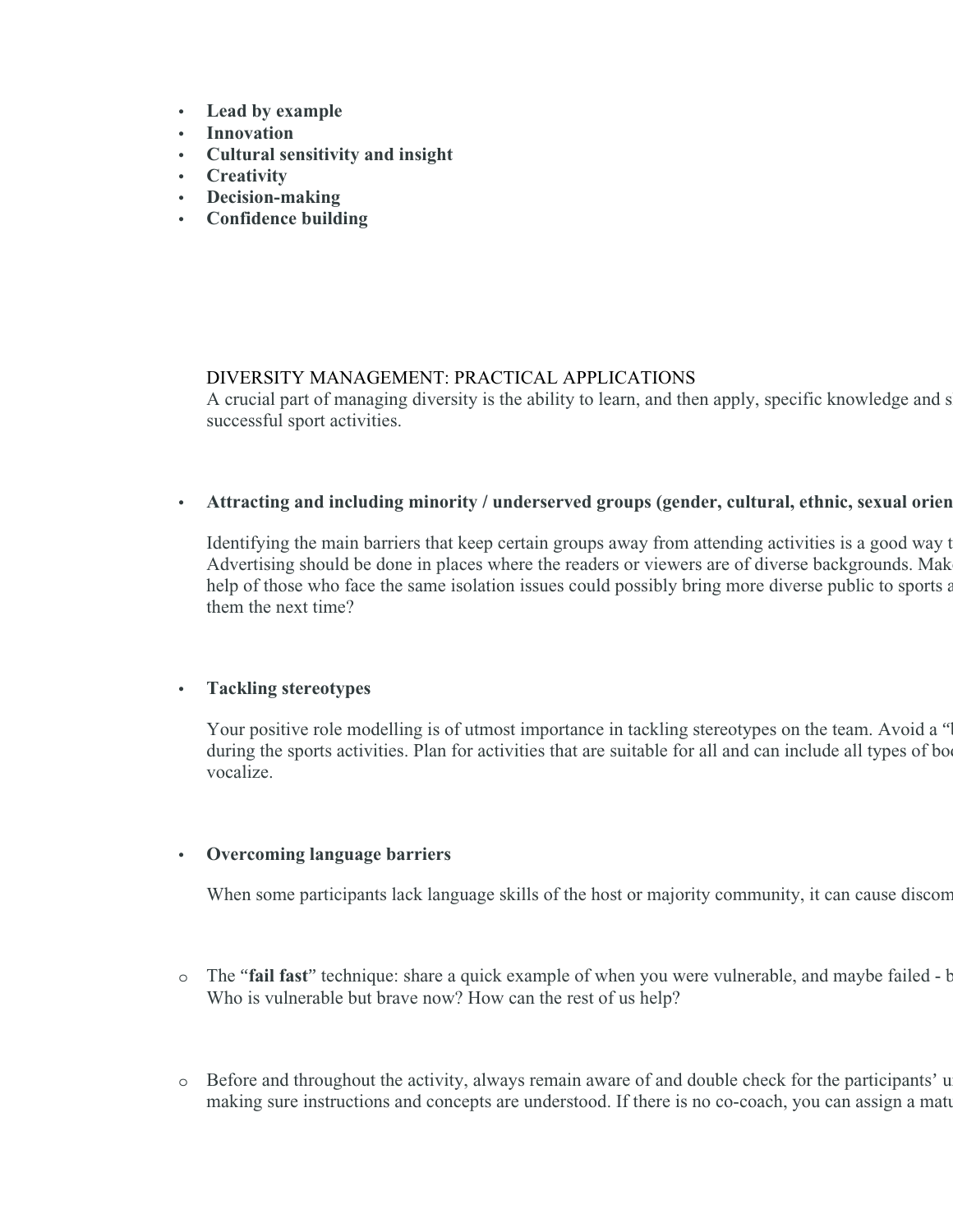o The central idea is to acknowledge the challenge, make steps to mitigate it, and then focus more on

### **Working with different age groups**

Different activities are often appropriate for different ages in order to provide safe activities that promote physical and emotional well-being. Because  $\mu$ activity. Think about

- o *Children*. Extreme discipline, military-style activities are not appropriate for this age group. Instead
- o *Teens*. This is an age of increased social awareness, and can present more opportunities and more ch However, you must also be aware that this is the most sensitive group because of the adolescence charallenges the most sensitive group because of the adolescence of social groups in  $\mathbb{R}^n$ . spilled over into your activity.
- o *University-age students*. If they are still playing sports at this age, then the motivation with this grou to support the idea of diversity.
- o Adults. Adults engaging in sports activities are often motivated by a desire to socialize, to have fun,
- o Older generation. Reinforce that physical activity can be engaged in safely at any age. Activities ca determine if you need any specialized knowledge.
- o When possible, try to mix different age groups together into appropriate activities to encourage dive
- o Be aware of the fact that at times it can be safer and more appropriate to divide into groups according

### **Working with disabilities**

When including someone with a disability, avoid making judgements in advance. However, always are, and try to communicate a strong sense that you are glad to have this person on your team and you

Be realistic, and determine if you will require extra help, knowledge, or a specialist in ensuring that indeed, be honest about your own limits. Bring in someone who is a professional on a subject when

Just as with language challenges, find positive ways to acknowledge the difference and prepare the  $\alpha$ example, an interest in the sport, or a common task that you will set for them.

# **Working with different social backgrounds**

Different social backgrounds can be semi-invisible barriers that are easy to overlook. You might not *those doing them*. Different social backgrounds can cause especially stark separations among adoles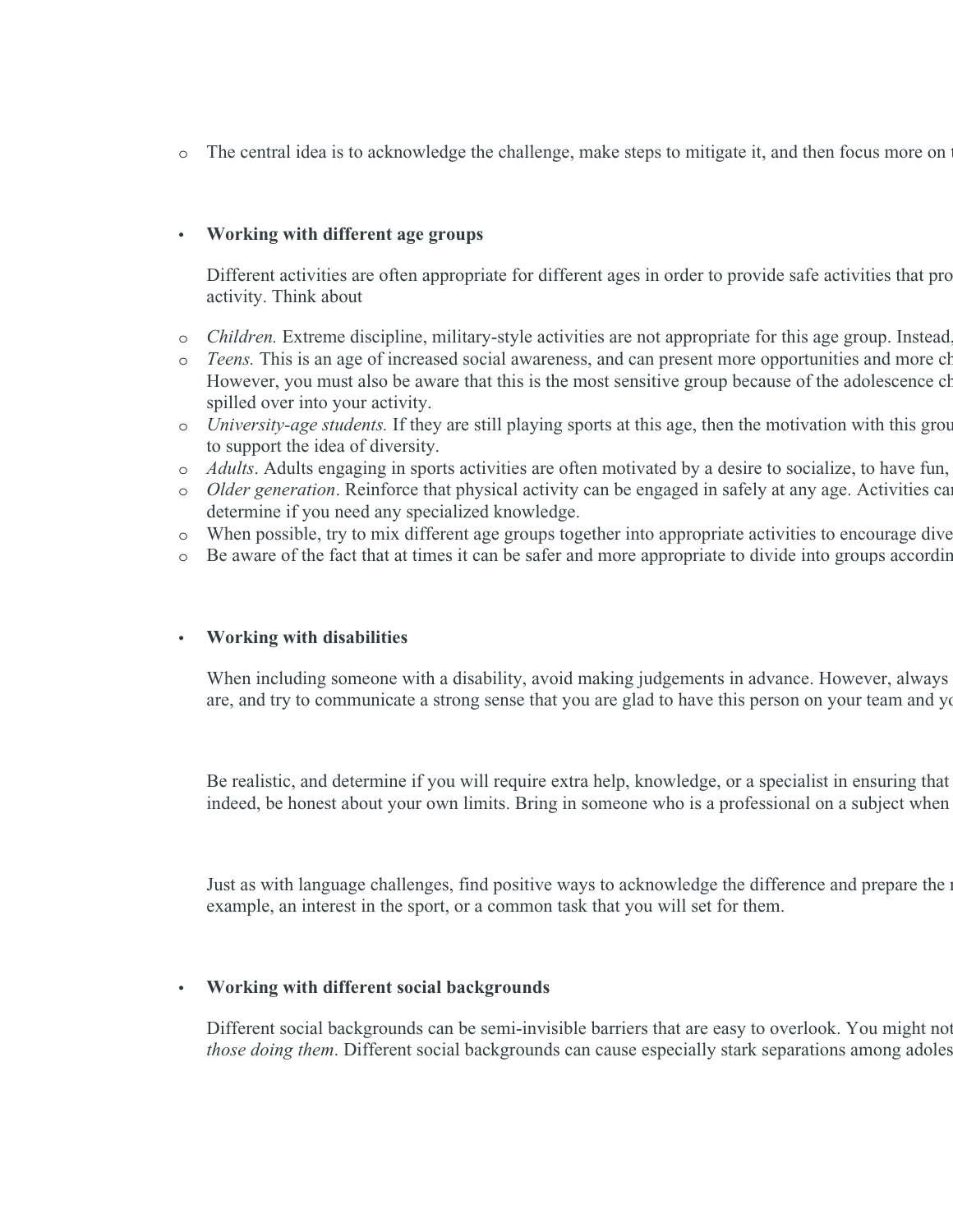As a leader of an activity, you have the ability to mix people who do not usually mix. Search for cre appointing a "buddy" if someone in particular seems to be left out.

It will be your job to make clear that negative social pressure or comments are not welcome at your needs to be discussed, determine when it is suitable to discuss publicly with the group and when a p

### **Ensuring gender balance**

Gender balance begins with awareness, and that forces everyone to do the difficult task of stepping

- o Review and possibly re-think the wording in written materials and oral communication advertising your activity. General might distort the balance of male participants. For example, the use of the use of the use of the us words "compete" or "dominate" might be exchanged for "play" or "join" or "try".
- o When at the activity, keep your eyes open to gender patterns playing out before you. Is one gender s participate?
- $\circ$  Use inclusive and gender-neutral language, even if it is not what is "normally" done in your society

### **Supporting, motivating, and collecting feedback from diverse groups**

It is important to incorporate long-term contact and support for diverse groups. Choose motivational everyone. Be sure to try to understand potential barriers associated with different groups' participation

And remember – you are not alone! Be sure to find other coaches, individuals, organizations that yo

### **Spreading the message about diversity management online**

Find and participate in online communities that foster a sense of group belonging. In this way the m

Conclusion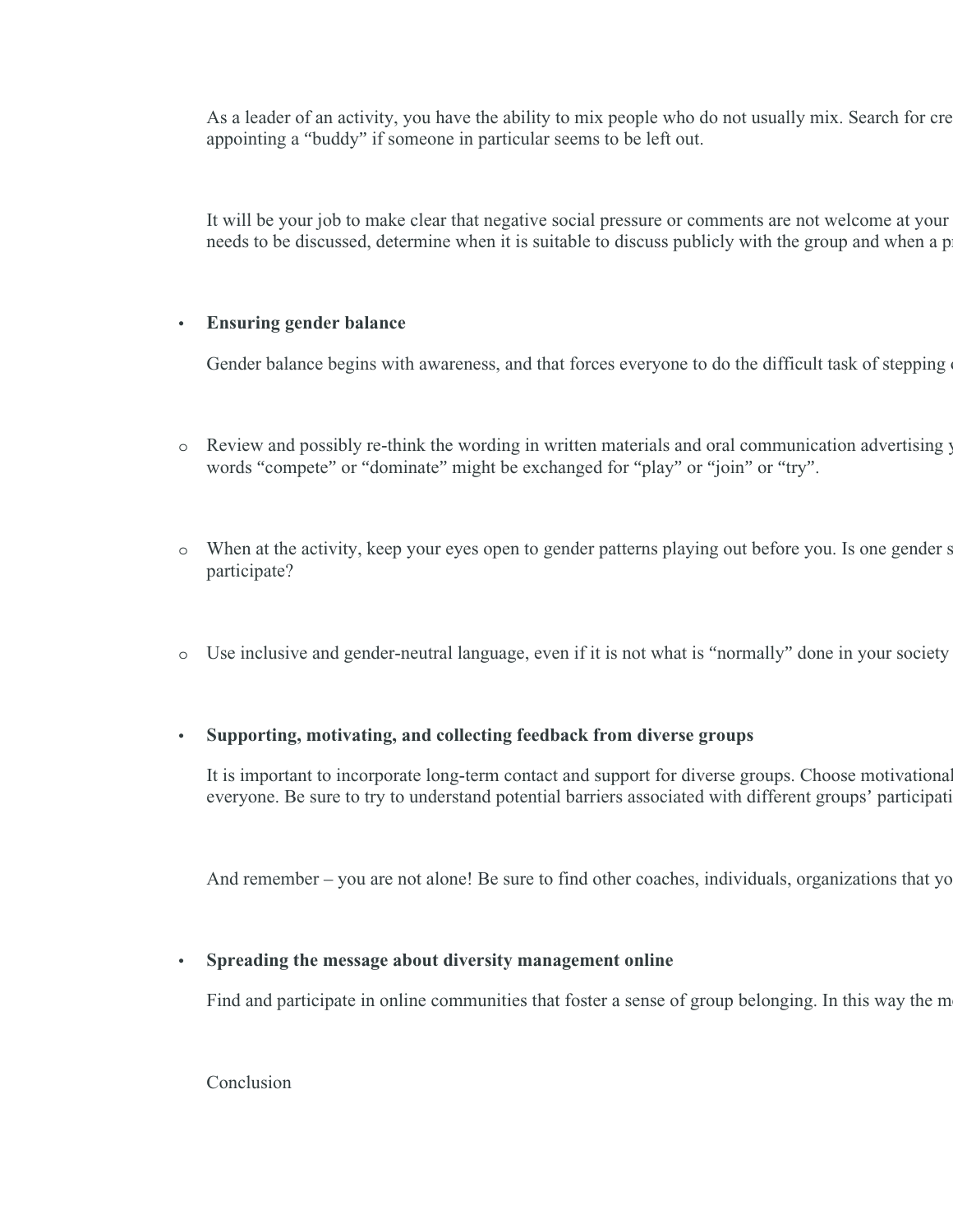This learning module has offered thinking points to make you as a coach, more aware of diversity, and how to use it as a uniting force rather than a dividing force during your activities. It is important to come to each practice, event, activity prepared to face differences in culture, ability, religion, etc., and to bridge those difference in order to create a sense of community and team. The ability to lead a diverse group will result in a better practice and will provide you and your participants life skills that will offer benefits in the future and in all areas of life.

# **CHAPTER 3: INDIVIDUAL PRACTICAL ACTIVITIES**

### FIRST INDIVIDUAL ACTIVITY: DON'T PUT PEOPLE IN BOXES

Take some time to watch the video, and reflect using the questions below.

#### • [Don't Put People in Boxes](https://www.youtube.com/watch?v=zRwt25M5nGw)

What is the video message?

Why do we put limits on our self and others?

How do you think these people felt when they have been put into boxes?

What happens when we shake up our paradigm and step out of our boxes?

### SECOND INDIVIDUAL ACTIVITY: ALWAYS #LikeAGirl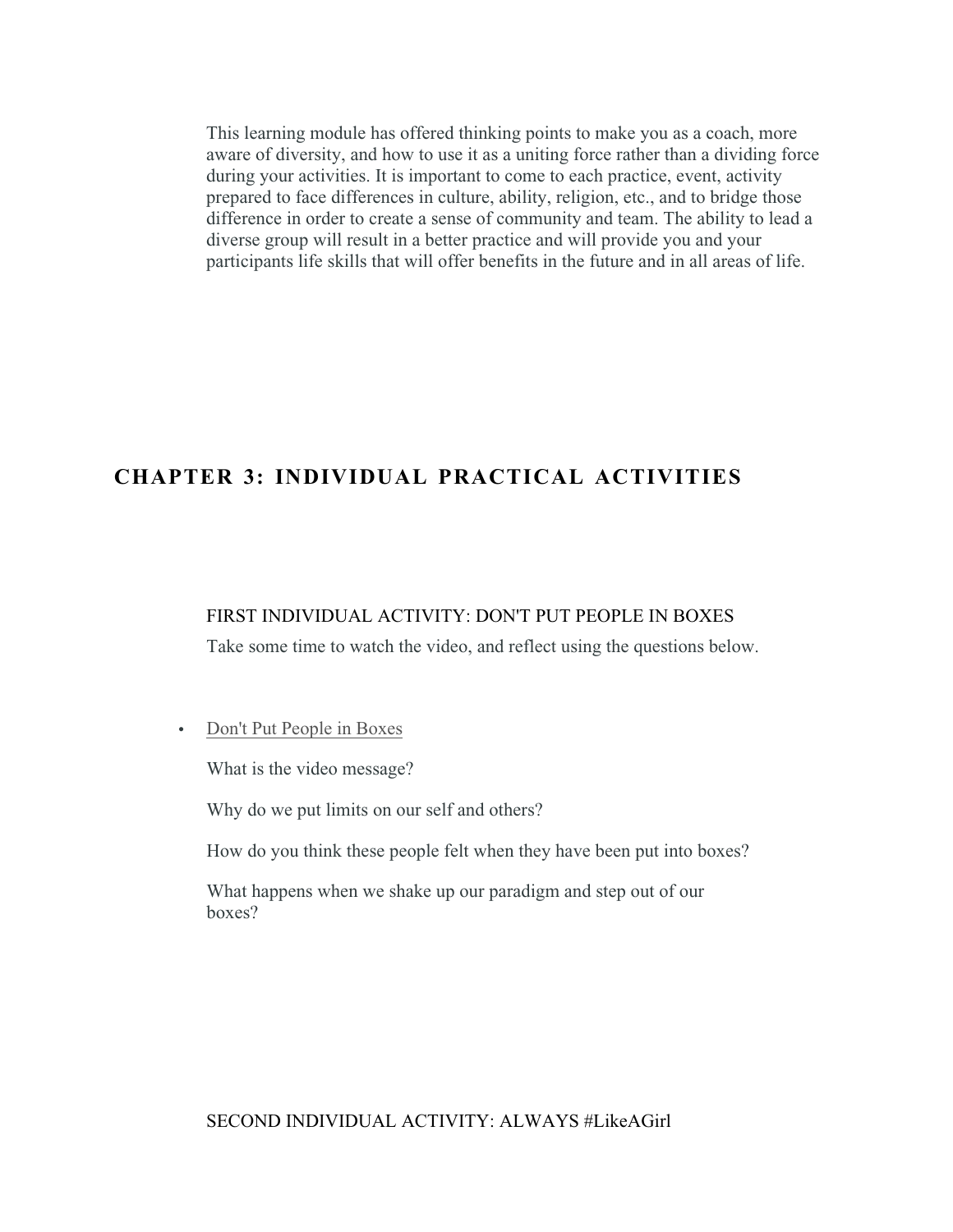Take some time to watch the video, and reflect using the questions below.

[Always #LikeAGirl](https://www.youtube.com/watch?v=XjJQBjWYDTs)

What is the video's message?

Are expressions such as "like a …" appropriate? Is it positive or negative?

Were these correct interpretations?

How do you think these expressions make people feel?

Do you think they can be harmful? Why?

# **CHAPTER 4: GROUP PRACTICAL ACTIVITIES**

### INTRODUCTION

You can use the provided practical examples of how to free the group from stereotypes and fear of the unknown, and encourage the sense of inclusion. Energizers can be useful at the beginning of activities when people still feel uncomfortable with the purpose of focus and the people next to them. It is up to you which energizers better adequate to your group needs.

FIRST GROUP ACTIVITY: THROW A THING All participants stand in a circle. One of them has a ball/toy. The participants are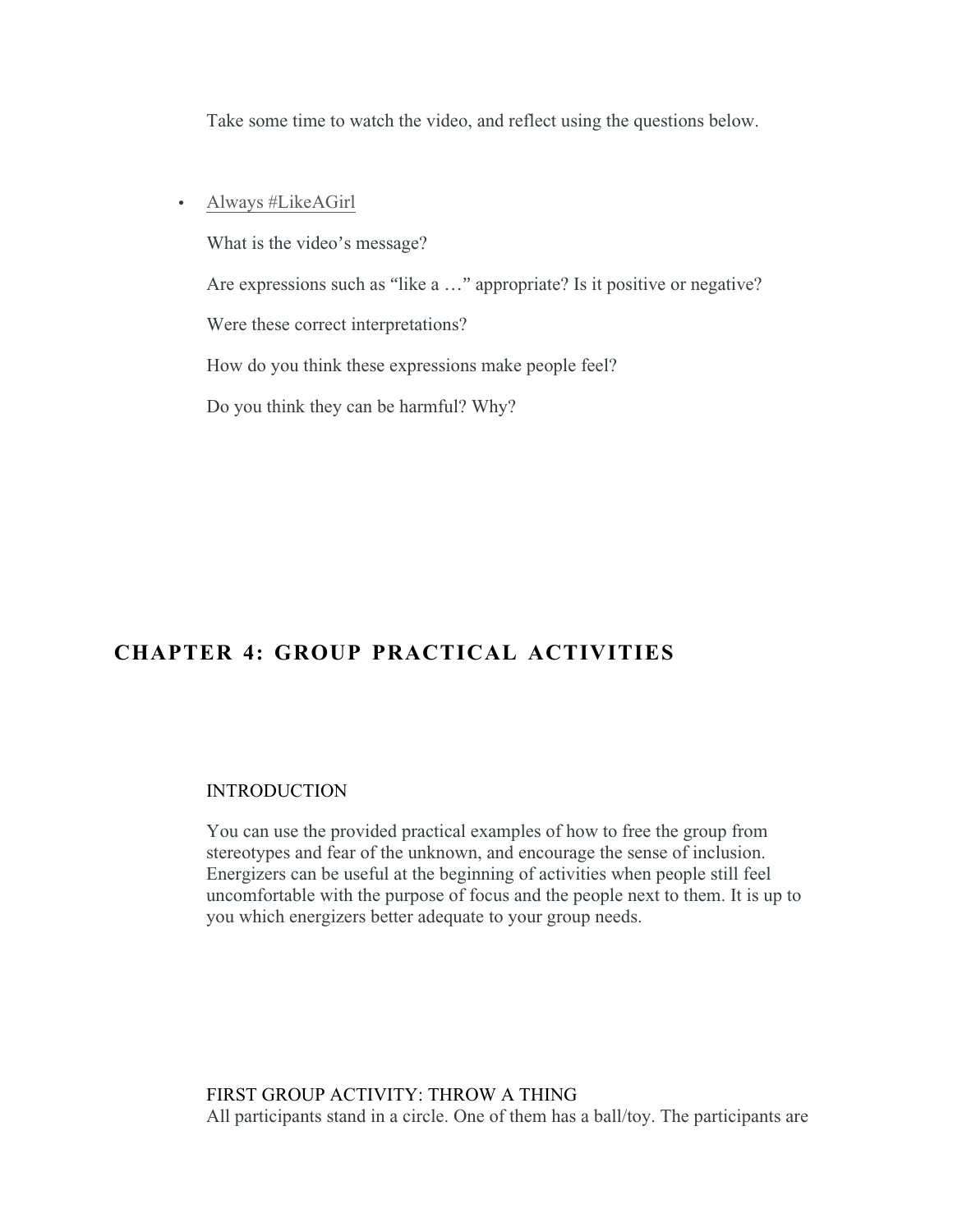asked to throw it to another person while saying his/her name. Participants should pay attention from who they receive the ball and to whom they throw it because there will be a repetition of the exercise and the 1st round order must be respected. Participants cannot repeat a person who had already the ball. After everyone has said their name the ball comes back to the first person who threw it. A new round starts, in a faster pace and respecting the order of the 1st round.

#### SECOND GROUP ACTIVITY: FINDING THE DIFFERENCES

Choose one/two or three participants who will be the "detectives". The rest of the group can be divided in smaller groups in a line (or form a line (or form a line or form a line or form a line (or form a line or form a li "statue"). The detectives are given some time to look at the group and then should leave the room. called in again and should find what the differences are.

### THIRD GROUP ACTIVITY: ALL MY NEIGHBORS

This is a "You're it!" game. The group forms a circle, either siting on chairs or assigned to one particular cone / location, and one person stands in the middle of the circle. The person in the middle is "it" and calls, "All my neighbors who..." then fills in the blank with such phrases as "are wearing black shoes"; "have been to Morocco"; "know how to knit." Every participant who matches the description, including the person in the middle, must get up and then find a new chair quickly. The person left without a chair is the new "it." Participants cannot move to the chair on either side of the one they currently occupy.

### FOURTH GROUP ACTIVITY: THE PRIVILEGE WALK

The goal of this activity is to discuss the complicated intersections of privileges and marginalization

The materials you will need:

- A wide & open space;
- Painter's tape to make an initial line for participants;
- Optional: tape or other materials to draw lines to indicate where to step back or forth.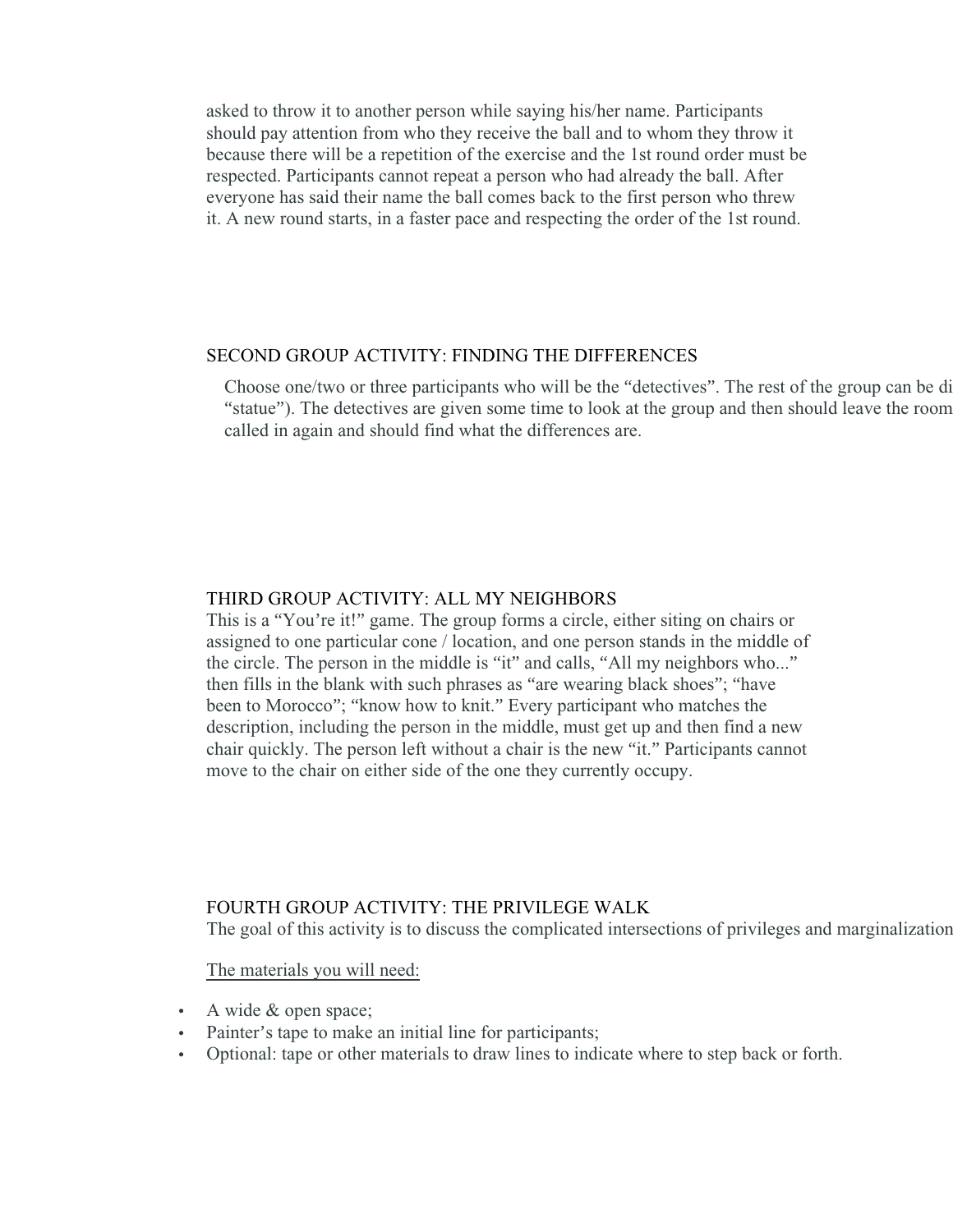# The plan:

- Iine up the participants in a straight line across the middle of the room with plenty of space to move
- Read the recommended statements loudly for the participants. Ask them to move if a statement appl not moving.
- When you have finished the statements, ask participants to take note of where they are in the room i
- Ask everyone to gather into a circle for a discussion.

### Recommended statements:

- If you are right-handed, take one step forward.
- If English is your first language, take one step forward.
- If one or both of your parents have a college degree, take one step forward.
- If you constantly feel unsafe walking alone at night, take one step back.
- If you were ever made fun of or bullied for something you could not change or was beyond your control, take on
- If your family owns a computer, take one step forward.
- If you have a physically visible disability, take one step back.
- If you have an invisible illness or disability, take one step back.
- If you were ever discouraged from an activity because of race, class, ethnicity, gender, disability, or
- If you ever tried to change your appearance, mannerisms, or behavior to fit in more, take one step back.
- If you have ever been profiled by someone else using stereotypes, take one step back.
- If you feel good about how your identities are portrayed by the media, take one step forward.
- If your family has health insurance take one step forward.
- If you come from a single-parent household, take one step back.
- If you live in an area with crime and drug activity, take one step back.
- If you are never asked to speak on behalf of a group of people who share an identity with you, take
- If you can make mistakes and not have people attribute your behavior to flaws in your racial or gene
- If you have always assumed that you will study at university, take one step forward.
- If your parents have told you that you can be anything you want to be, take one step forward.

Bear in mind that these are only recommended statements and feel free to create yours as well.

Questions for discussion:

- What did you feel like being in the front of the group? In the back? In the middle?
- What were some factors influencing your privilege that you have never thought of before?
- If you found yourself getting farther and farther away from someone, how did you feel in that moment
- What statement made you think most?

What do you wish people knew about one of the identities, situations, or disadvantages that caused you to take a step back?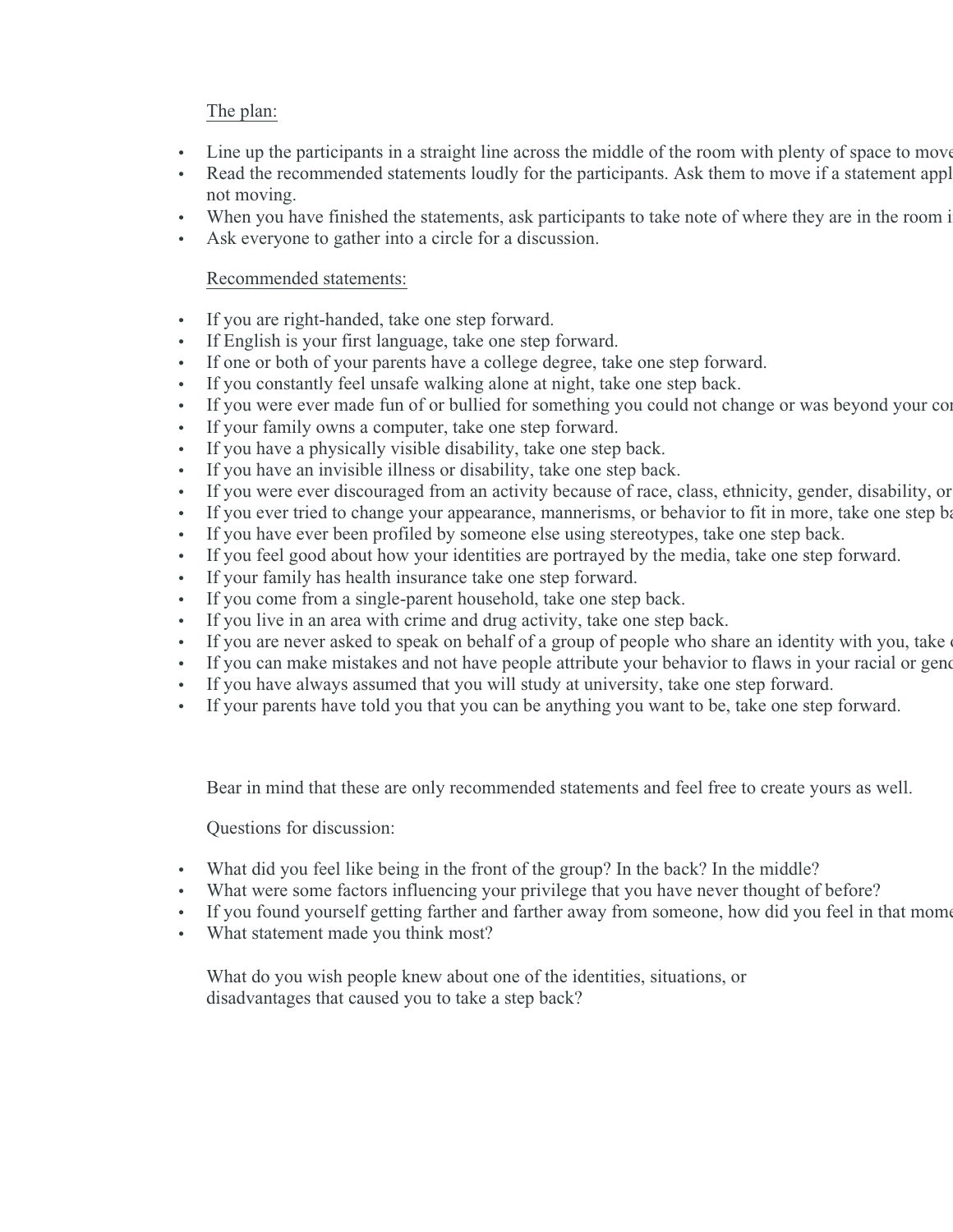# FIFTH GROUP ACTIVITY: WORLD CAFÉ METHOD

One moderator remains at the table with a blank paper & drawing material; while others change clo moderators present what was discussed (2-4 minutes each).

Proper etiquette for a World Café conversation includes:

- Speak with your mind… and heart;
- Play, draw, and doodle;
- Focus on what matters;
- … and more!

### Recommended topics:

What can we do to play sports truly inclusive?

Unfair treatment based on sexuality – how to tackle it?

Are there advantages / disadvantages of playing sports? What are they?

Why sports should be more inclusive?

Key words (max 5)

- **diversity**
- **management**
- **effectiveness**
- **successful inclusion**
- **team unity**

**QUIZ**